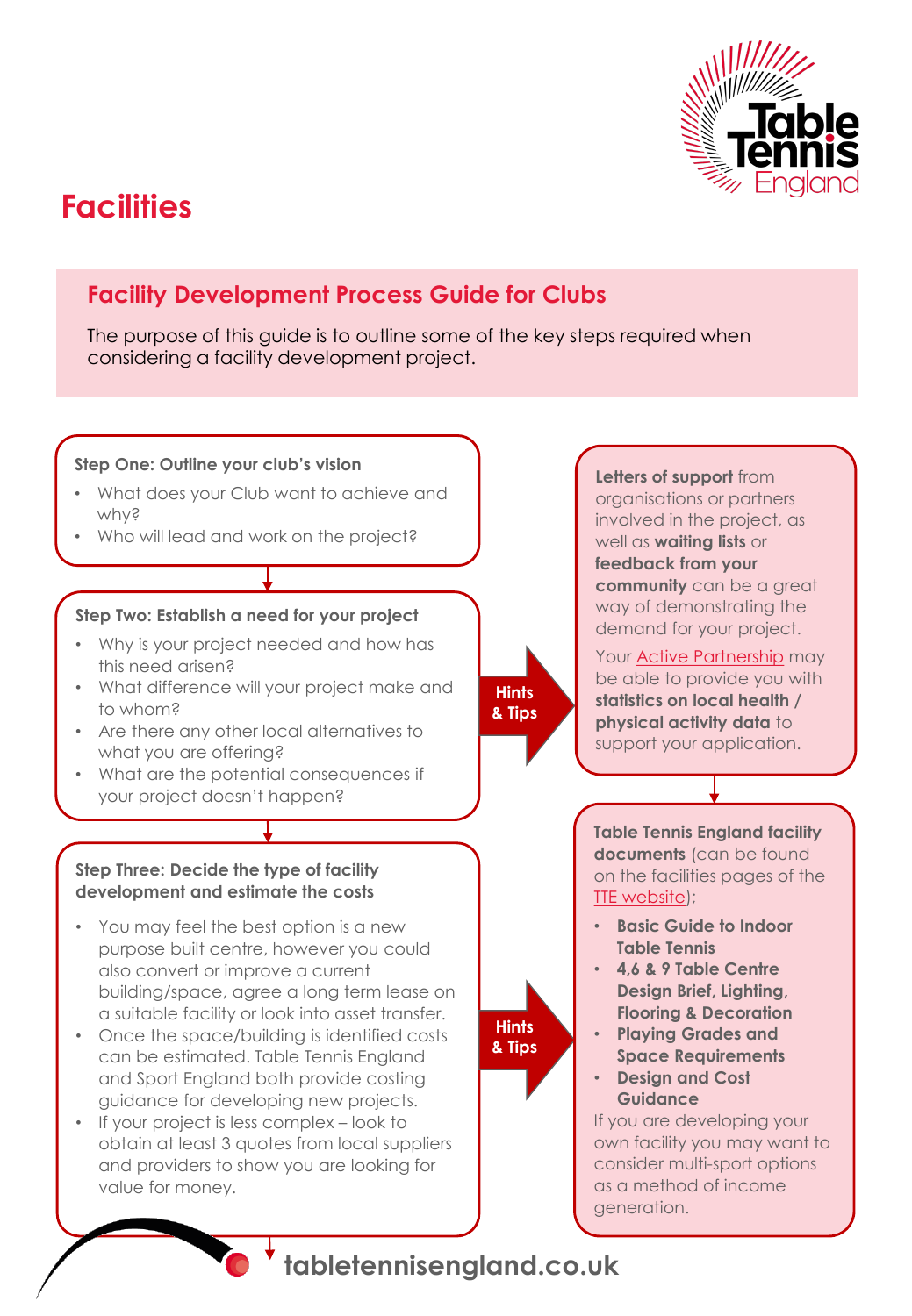

The development plan can include a project timeline, as well as wider activity plans.

The development plan should include; **Need** – see step 2

**Impact** – what difference will your project make? How will your project help the funder achieve their own desired outcomes?

**Budget** – see step 3

**Delivery** – What? How? When? Where? and Why? of project delivery – this can include delivery of the build and delivery of future activities planned once the build is complete. **Sustainability** – How will the project sustain itself and its impacts in the longer term. E.g. participant fees / signposting.

# **Hints & Tips**

Table Tennis England staff are available to advise on the creation of a development plan.

Sport England's **Club Matters** have developed a **funding guide** which covers the topics mentioned here.

Questions on each of these topics are asked in most funding applications; see [Running & Developing your](https://www.sportenglandclubmatters.com/facility-development/) facility

#### Contact a Table Tennis England **Club Support Officer** [\(see here](https://www.tabletennisengland.co.uk/about-us/our-team/)) and let them know about your project.

Contact your local **Active Partnership** ([see here\)](https://www.activepartnerships.org/active-partnerships) as they may be able to help. For example, County Durham Sport run bimonthly funding clinics to support Clubs with funding applications.

#### **Step Five: Work in Partnership**

There are many local organisations and groups that can help with your project.

Speaking with those that will be affected by your project will also help ensure your project is supported.

#### **Step Six: Get Permissions**

The local planning authority (LPA) is the key contact and source of information and advice on whether planning permission is required. The LPA will be the local borough or district council or national park authority.

**Hints & Tips**

**Hints & Tips**

> Sport England have a [Facilities and Planning](https://www.sportengland.org/how-we-can-help/facilities-and-planning)  guide which contains lots of useful information on reviewing your options, as well as preparing and submitting an application.

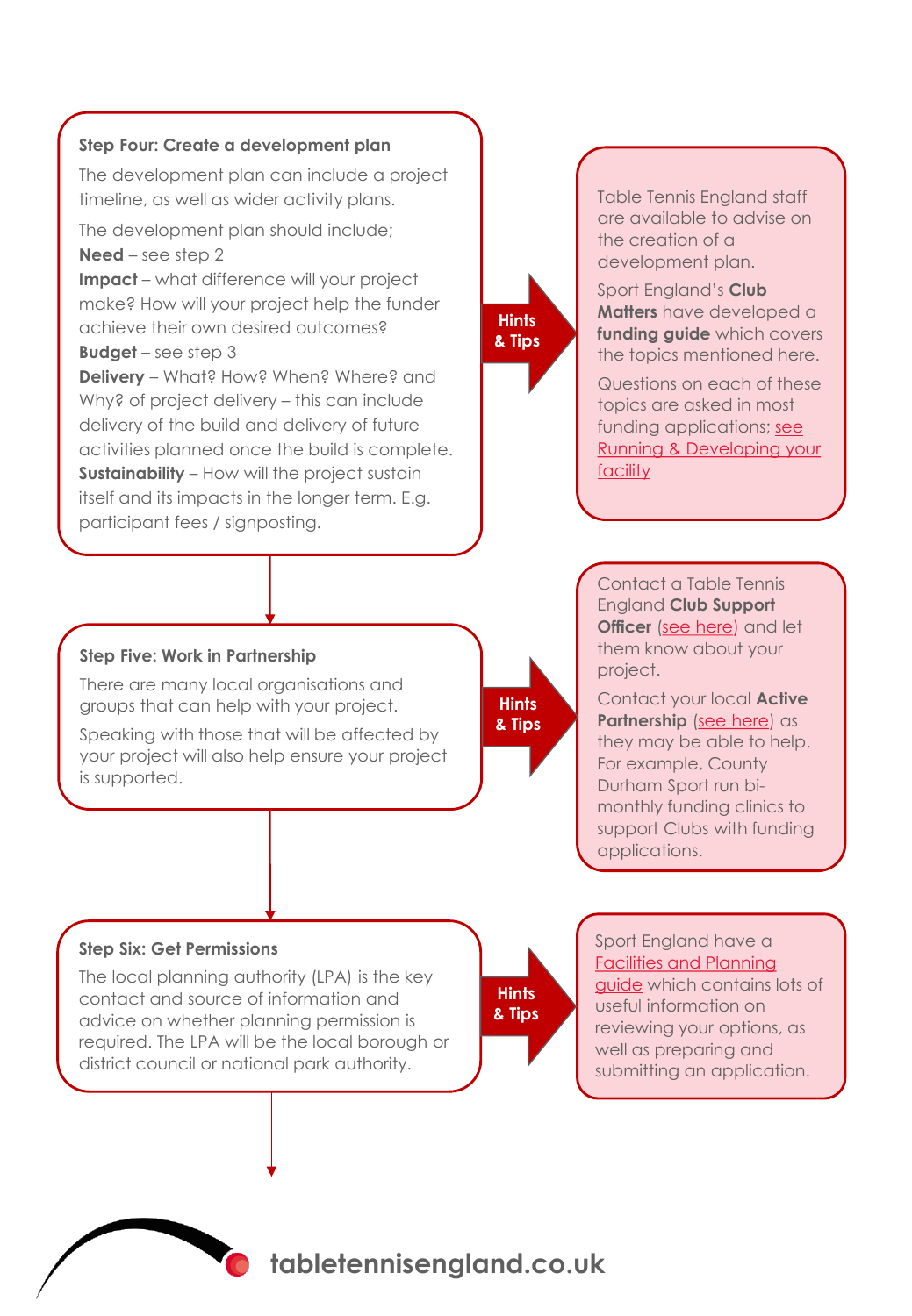#### **Step Seven: Find Funding**

There are many organisations that have pots of funding that could help with developing your facility.

**Hints & Tips**

Take a look at Table Tennis England's **Funding & Subsidies** section of the website [\(see here](https://www.tabletennisengland.co.uk/play/funding/)).

Sport England have a helpful **funding guide**, although currently focused on funding to support returning to play following Covid, it is hoped more funding streams such as the **Community Asset Fund**  will come back on line soon. For more information and to sign up for any updates [see here.](https://www.sportengland.org/how-we-can-help/our-funds)

**Active Partnerships** may have small pots of funding that Clubs can access, and may also have knowledge of local pots that you can access, [see here.](https://www.activepartnerships.org/active-partnerships)

Take a look at your local **Community Foundation**  website for information and guidance on a variety of different funding streams and how to access them. Many of these are not 'sport specific' but may still be relevant. [\(see here\)](https://www.ukcommunityfoundations.org/our-network)

#### **Step Eight: Be thorough in your applications**

There are lots of organisations applying for funding and you are in competition with all of them.

**Hints & Tips**

Make sure that your application **covers all of the key elements** required, represent **good value for money, targets the key audience** and will have a **long-term legacy**.



Creating a lifelong **tabletennisengland.co.uk**